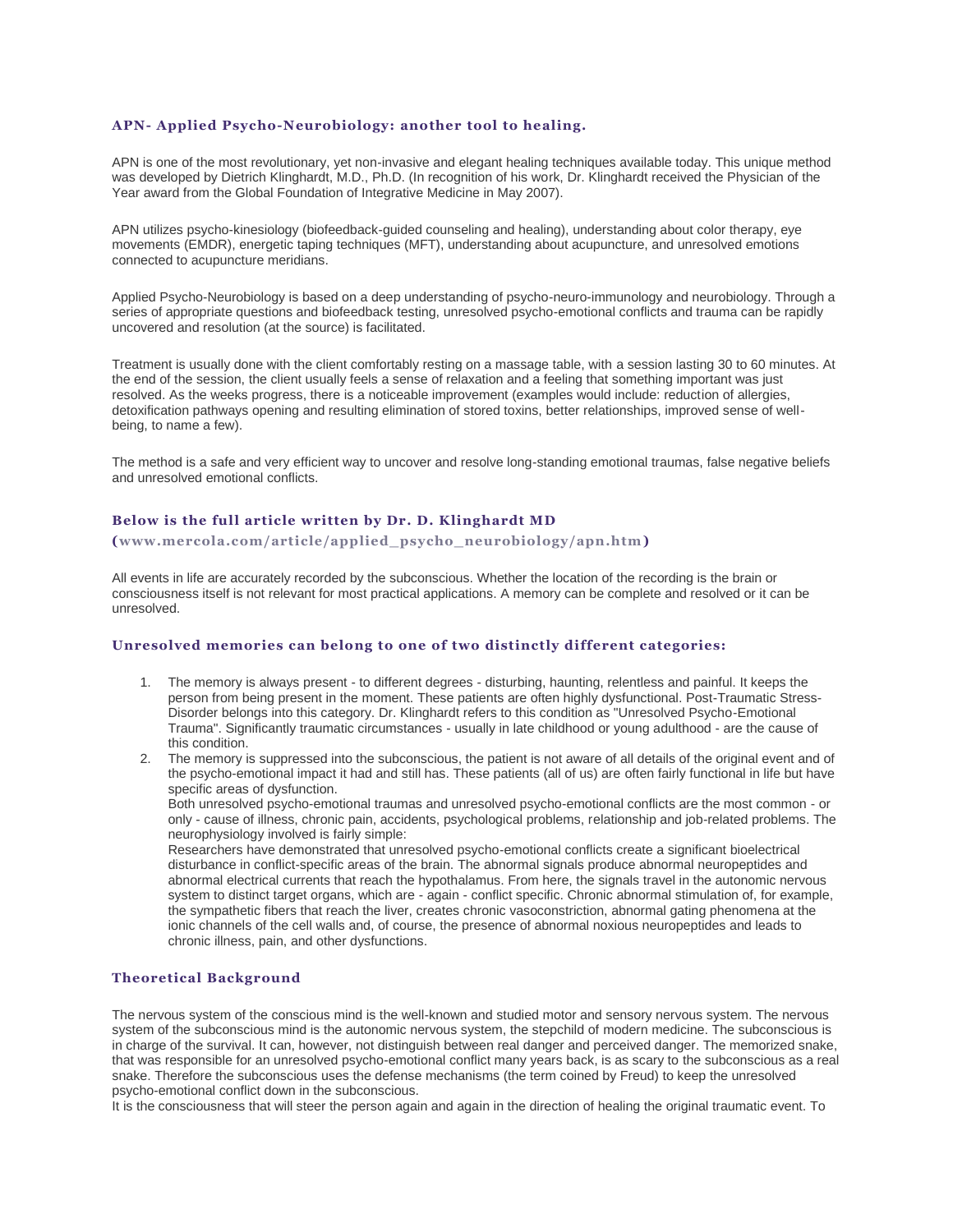resolve an unresolved psycho-emotional conflict, it has to be remembered by the conscious mind, understood, and the coupled response in the autonomic nervous system has to be disconnected. Dr. Klinghardt calls this process "un-coupling." Applied Psycho-Neurobiology is a practical process of: Having a dialogue with the subconscious mind with the intention to uncover the unresolved psycho-emotional conflict, Understanding the limiting beliefs that were formed as an attempt to resolve the unresolved psycho-emotional conflict and replacing them with freeing beliefs, and Un,coupling (disconnecting) the autonomic nervous system from the unresolved psycho-emotional conflict.

The method that consciousness uses to help the person to deal with an unresolved psycho-emotional conflict is to have the person repeat the same or similar situations until the person deals "successfully with the situation." This may or may not happen. When a therapist helps a patient to identify a repetitive painful theme (such as repetitive financial crises, repetitive failure in relationships), and helps to uncover and resolve the underlying unresolved psycho-emotional conflict, the patient's need to repeat the painful event ceases, the pattern is broken, the patient is free, and their life changes often immediately and significantly. Chronic pain and illness follow the same mechanism.

# **The Four Steps of Healing**

1. Diagnosis

To establish the diagnosis that an illness or chronic condition or psychological problem is caused by an unresolved psycho-emotional conflict or unresolved psycho-emotional trauma, one has to remember several elements: the Autonomic nervous system is the peripheral nervous system of the subconscious mind. If touching an ill part of the body or thinking of a particular life situation causes an autonomic nervous system stress signal, the subconscious is involved in the problem. The subconscious is usually only involved if there is a related unresolved psychoemotional conflict or unresolved psycho-emotional trauma. Autonomic nervous system stress signals can be detected with bio, feedback equipment or with kinesiological tests.

APN uses changes in the autonomic nervous system innervated muscle spindle as an indicator for the state of the autonomic nervous system. The autonomic nervous system and the test-muscle are our delicate testing instrument. Researchers have shown for over 30 years that whenever an unresolved psycho-emotional conflict is activated by a therapeutic dialogue or procedure, the prefrontal cortex becomes active. Again, muscle testing can be used to confirm activity in the prefrontal cortex. The changes after a successful treatment can be confirmed by a new objective test Heart Rate Variability Testing, which measures the function of the autonomic nervous system.

2. Dialogue with the subconscious

As explained earlier, the subconscious is afraid of the content of the unresolved psycho-emotional conflict and avoids exposure. Whenever in the therapeutic dialogue a question is asked, or a statement is made, that points in the direction of the unresolved psycho-emotional conflict, the subconscious sends a stress signal. By monitoring the signals elicited by the dialogue and steering the questions accordingly, the unresolved psycho-emotional conflict can be uncovered.

# **The rule of Three:**

To uncover an unresolved psycho-emotional conflict, one must find

- 1. The exact time of the original traumatic event, the age of the person.
- 2. The circumstances (create an internal picture or short video-clip of the event).
- 3. The feeling that was not appropriately expressed at the time.
- 4. Uncovering Limiting Beliefs

Our belief systems are the programming of our bio-computer, from which we create our reality - current, past, and future. If we can exchange a limiting belief with a freeing expanding one, our reality, and therefore our life, changes - always for the better. At the time of traumatic events we are in an altered state, which is the state in which new beliefs are laid down and incorporated in our already existing belief systems.

To change our beliefs, we have to be in that identical state again. This is achieved with the previously mentioned dialogue. Now the limiting beliefs can be an original traumatic event without having heart palpitations, trembling, muscle tension. The need to repeat or perpetuate the painful event is extinguished.

# **The Unresolved Psycho-Emotional Conflict**

For an event to cause an unresolved psycho-emotional confSlict, several conditions have to be present:

- 1. The nervous system is in a vulnerable phase.
- 2. The person is in a situation where it is not safe to express their feelings. (Example: soldier in combat. He really feels fear but has to act aggressive)
- 3. An event happens which is perceived as shocking and that interrupts the anticipated normal flow of life (example: the first day of school).

Unfortunately there are very few practitioners who practice this treatment. I use it in my office and there are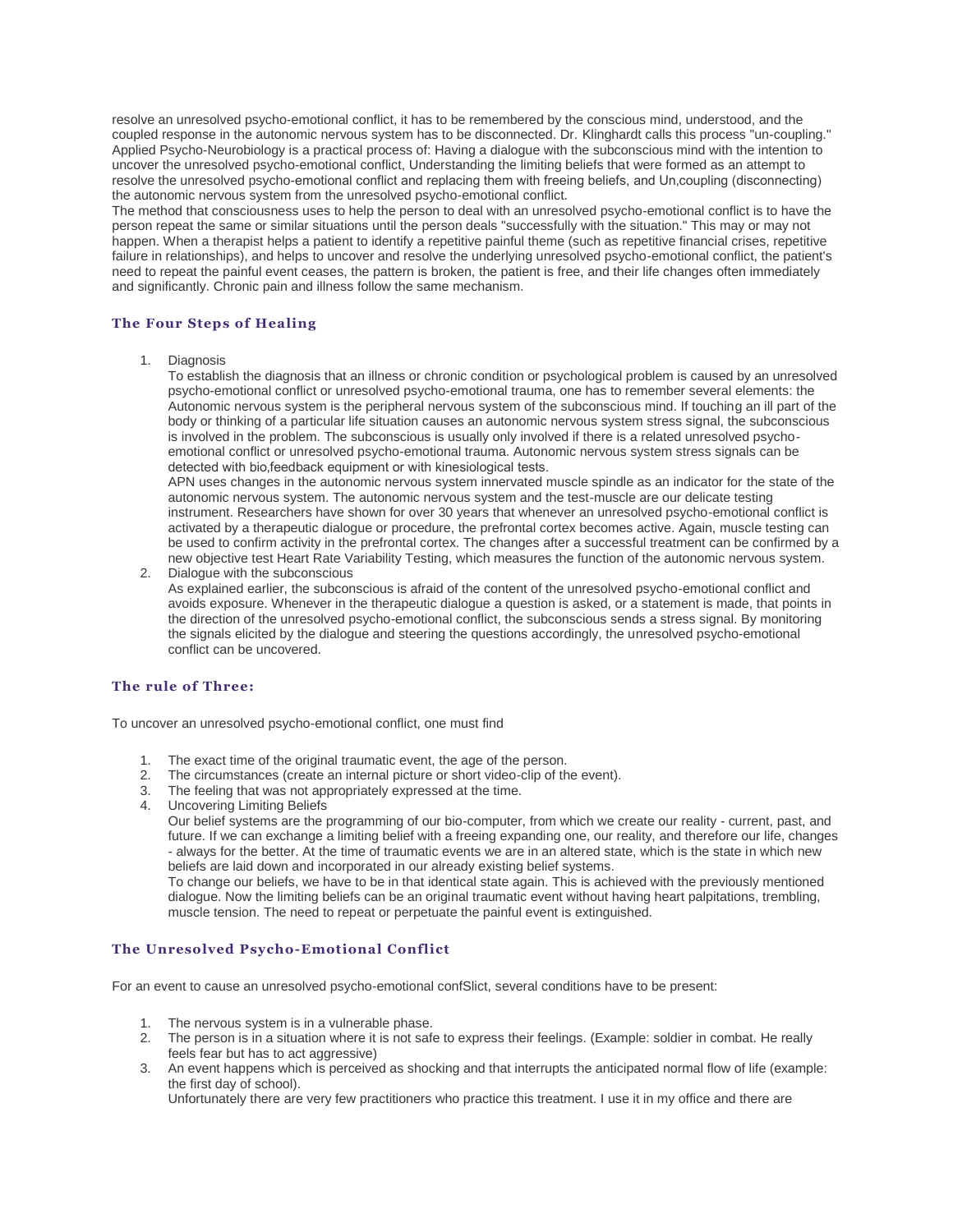probably a few dozen others in the country who use it, but there is no central database of practitioners. Another option from a Christian perspective would be to contact HYPERLINK "http://www.theophostic.com/"www.theophostic.com Events That Frequently Leave Behind an Unresolved Psycho-Emotional Conflict The intra-uterine period: Emotional problems between parents at the time of conception or later during pregnancy Thoughts of abortion Attempted abortion Feelings of older siblings about the ever-increasing loss of attention by the mother Physiological problems in the womb (mother's smoking, amalgam fillings, alcohol abuse, illnesses, accidents, medical drugs - especially psychopharmacological medications taken by mother, malnutrition) Being aware of a twin dying ("vanishing twin"), 6-10% of all pregnancies start as twin-pregnancies, less than 2% of pregnancies end with the birth of twins Birth and the time before, during, and after (drugs, trauma,) Post-birth trauma: needle pricks to heel, silver nitrate in the eyes, cutting the umbilical cord, circumcision and other invasive procedures often without proper anesthesia.

#### **The early years:**

Birth of younger siblings Emotional climate with parents and older siblings Weaning the baby (too early, too late, etc . . .) Not breastfeeding Traumatic toilet training Relationship with babysitter Early sexual abuse Drug use by parents Physical abuse Emotional abuse or abandonment **Neglect** Childhood diseases Illnesses/hospital stays of a parent Relationship to pets, nature, other kids Kindergarten The young years: First day in school Relationship to teachers and other students Moving Changing school Academic performance Athletic performance Dealing/becoming conscious of physical impairment The locker room Relationship with kids of the opposite gender Social roles Roles in the family Abusive parents Puberty Adolescence: Academic/athletic performance First romance **Competition** Peer groups/peer pressure Fights/injuries Operations: tonsils, appendix Dental interventions - placement of amalgam fillings (causes shyness, etc . . .) Parties/dancing Ritual abuse, cults, black magic Sports Accidents Divorce of parents Physical/emotional abuse First sexual experiences Abortion Betrayal/broken trust in first deep, often non-sexual relationship Disappointments Depression/thoughts of - or attempted ñ suicide